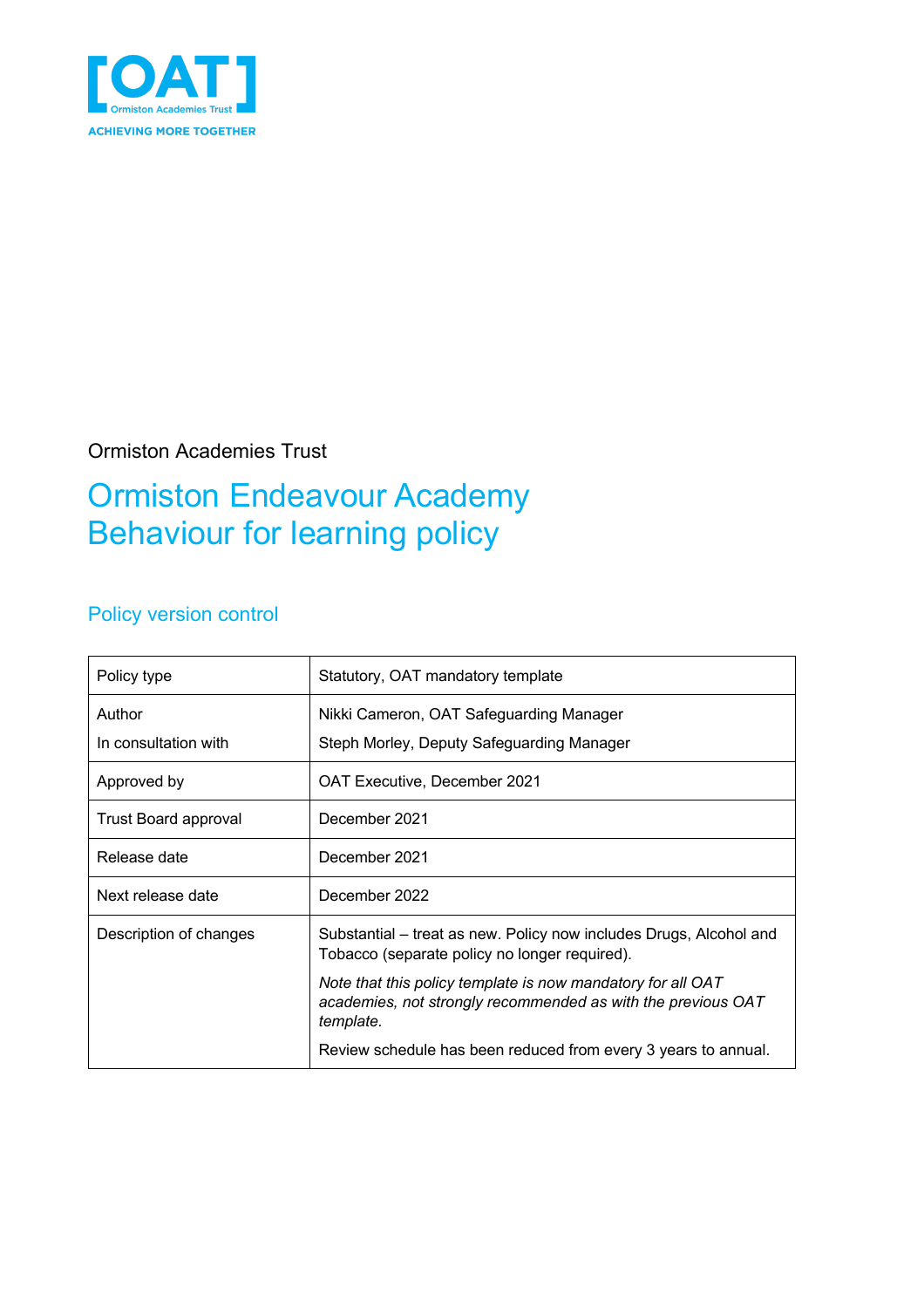

# **Contents**

| 1.  |               |                                                                                                   |  |  |  |
|-----|---------------|---------------------------------------------------------------------------------------------------|--|--|--|
| 2.  |               |                                                                                                   |  |  |  |
|     | 2.1.          |                                                                                                   |  |  |  |
| 3.  |               |                                                                                                   |  |  |  |
|     |               |                                                                                                   |  |  |  |
| 4.  |               |                                                                                                   |  |  |  |
|     | 4.1.          |                                                                                                   |  |  |  |
|     | 4.3.          |                                                                                                   |  |  |  |
|     | 4.5.          |                                                                                                   |  |  |  |
|     | 4.8.<br>4.10. |                                                                                                   |  |  |  |
|     | 4.11.         |                                                                                                   |  |  |  |
|     |               |                                                                                                   |  |  |  |
| 5.  |               |                                                                                                   |  |  |  |
| 6.  |               |                                                                                                   |  |  |  |
| 7.  |               |                                                                                                   |  |  |  |
| 8.  |               |                                                                                                   |  |  |  |
| 9.  |               |                                                                                                   |  |  |  |
|     | 9.10.         |                                                                                                   |  |  |  |
|     | 9.11.         |                                                                                                   |  |  |  |
|     | 9.12.         |                                                                                                   |  |  |  |
|     | 9.13.         |                                                                                                   |  |  |  |
| 10. |               |                                                                                                   |  |  |  |
|     | 10.6.         |                                                                                                   |  |  |  |
|     | 10.7.         |                                                                                                   |  |  |  |
|     | 10.9.         | Recording, reporting and responding to incidents of positive handling/use of reasonable force  15 |  |  |  |
|     | 10.10.        |                                                                                                   |  |  |  |
|     | 10.11.        |                                                                                                   |  |  |  |
|     | 10.12.        |                                                                                                   |  |  |  |
| 11. |               |                                                                                                   |  |  |  |
| 12. |               |                                                                                                   |  |  |  |
| 13. |               |                                                                                                   |  |  |  |
| 14. |               |                                                                                                   |  |  |  |
| 15. |               |                                                                                                   |  |  |  |
| 16. |               |                                                                                                   |  |  |  |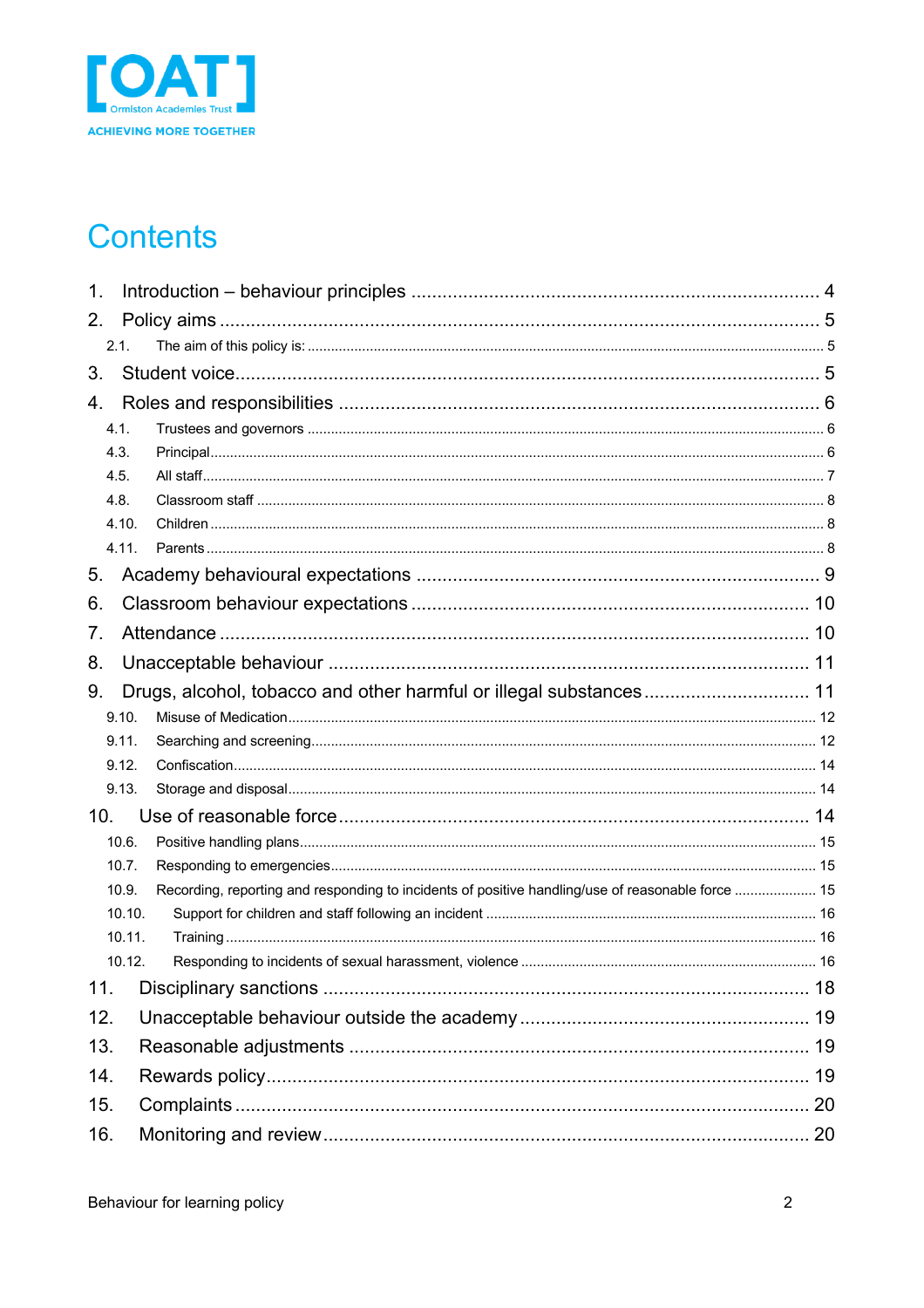

| $\overline{ }$ |  |
|----------------|--|
|                |  |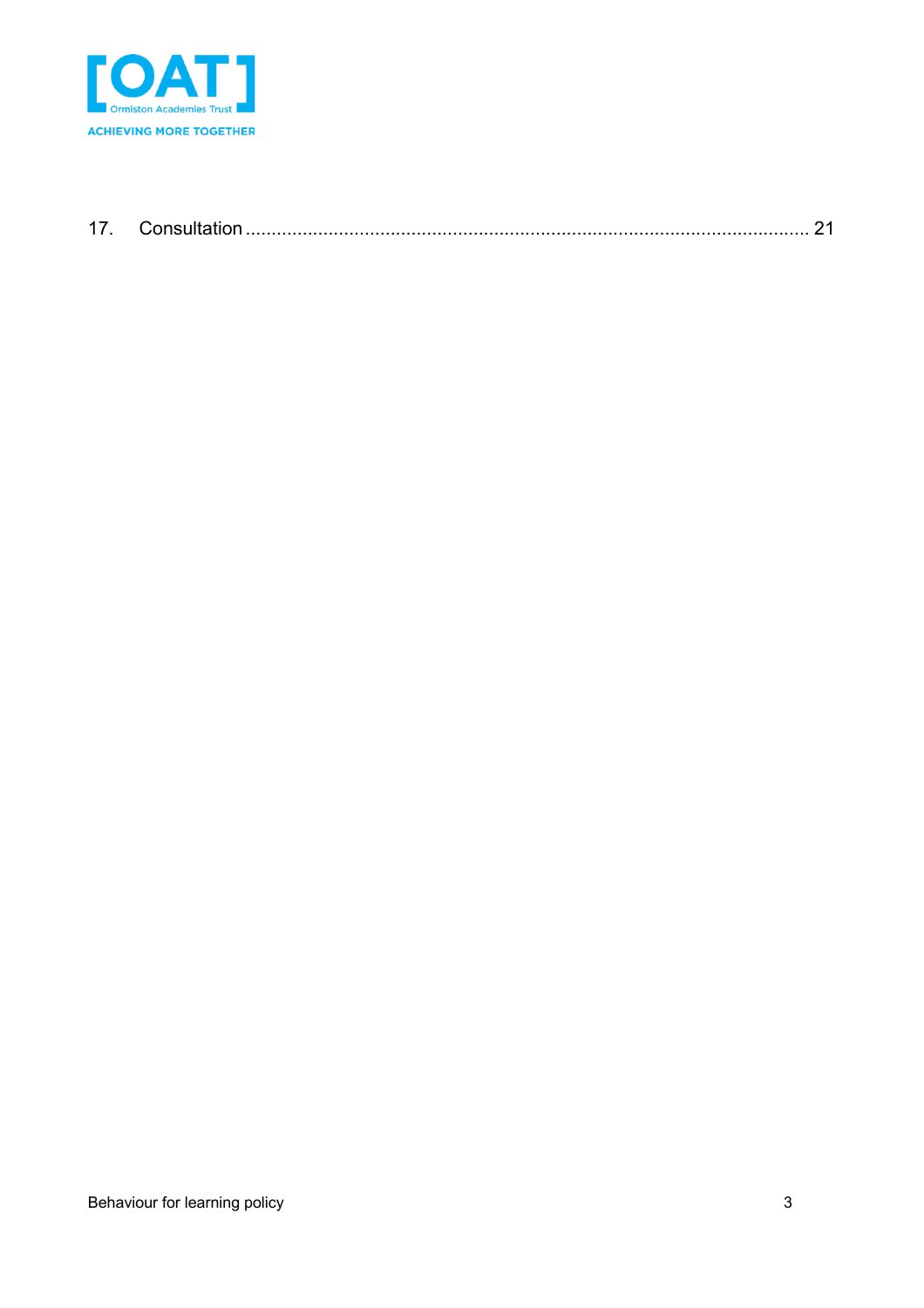

# 1.Introduction – behaviour principles

1.1. Underpinning this policy are the beliefs that everyone has the right to:

- Recognition of their unique identity;
- Be treated with respect and dignity
- Learn and work in a safe environment
- Be protected from harm, violence, assault and acts of verbal abuse
- 1.2. Outstanding behaviour is achieved through a culture and ethos of high expectations, excellent modelling of good behaviour and effective systems that incentivise good conduct and deter poor behaviour.
- 1.3. We believe that all children can make outstanding progress in their learning, their character development and in their leadership skills in order to become healthy, happy, positive contributors to the world around them.
- 1.4. Most social, emotional and behavioural skills are learned and need to be modelled, explicitly taught, practiced and embedded. Rather than focusing on unwanted behaviours, the behaviour for learning approach puts value on positive behaviours and restorative approaches to conflict.
- 1.5. Through our restorative approaches practice, we will develop learners' ability to empathise, reflect and take responsibility for their own actions.
- 1.6. We will develop children who are confident, self-assured learners with excellent attitudes to learning.
- 1.7. We expect all to show their respect for each other and behave in a way that supports each other's learning.
- 1.8. For staff to build effective relationships with children they need to be supported to develop knowledge skills and understanding. Their own emotional health and well-being is vital to positive relationships and will be supported by the academy.
- 1.9. We see outstanding behaviour as children behaving well, because they know how to, and because they want to, not because an adult tells them to.
- 1.10. In our academy, everyone will endeavour to understand that communication is at the heart of every behaviour.
- 1.11. We recognise that behaviours can be an indication of additional learning, social or emotional needs or as a result of attachment, trauma or adverse childhood experiences. Some children some require additional support in their journey to achieving outstanding behaviours. The academy will ensure early identification of behavioural difficulties, and that children are well supported to achieve improvements over time.
- 1.12. This policy should be read in conjunction with the academy SEND Policy, Anti-bullying policy and Exclusion policy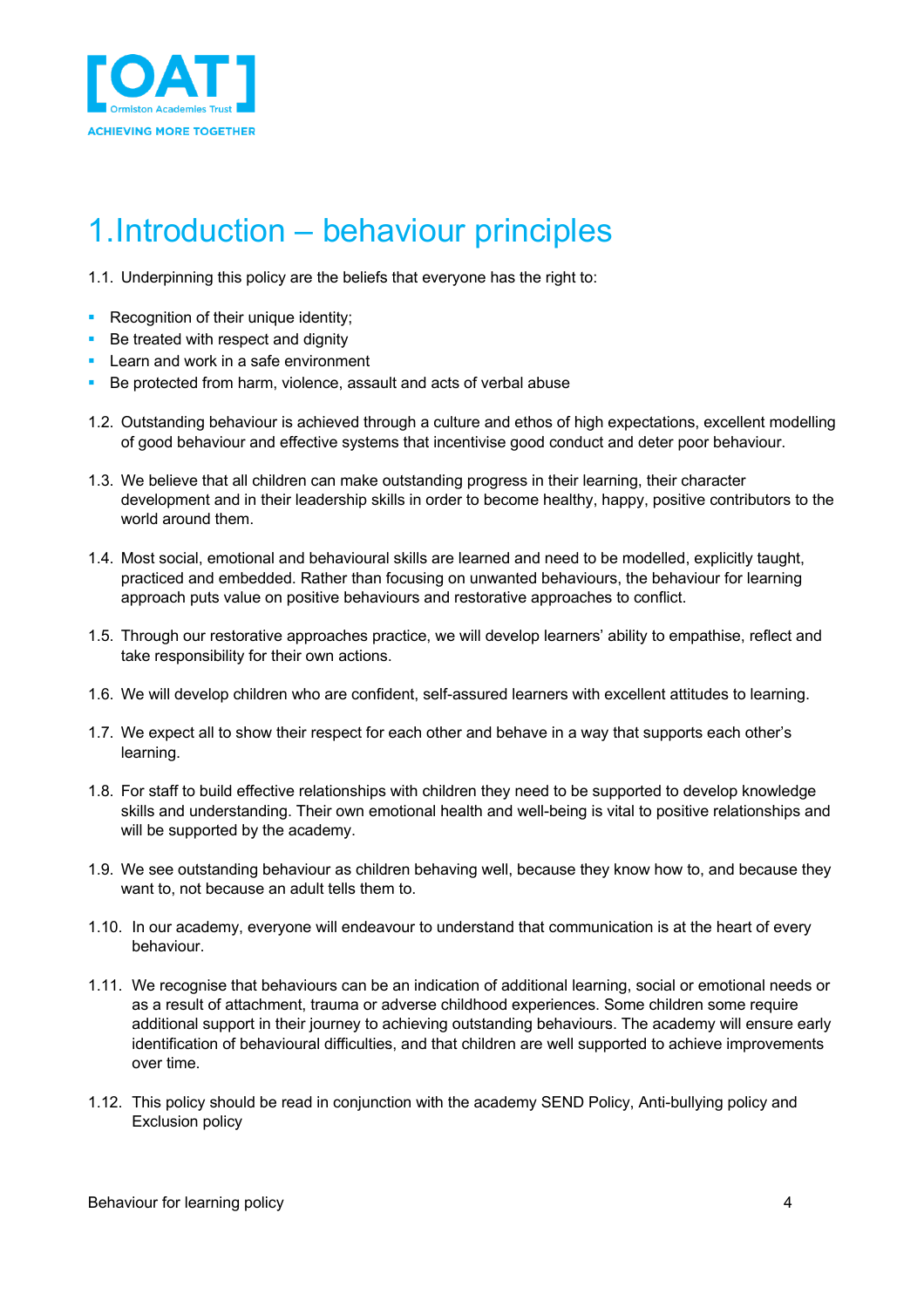

# 2.Policy aims

### 2.1. The aim of this policy is:

- 2.2. To provide a well-managed, calm, happy, environment for effective teaching and learning
- 2.3. To ensure that everyone feels safe in the academy and that the emotional health and wellbeing of all is safeguarded
- 2.4. To ensure children make an exceptional contribution to a positive learning environment
- 2.5. To encourage all children to have an excellent, enthusiastic attitude to learning enabling lessons to proceed without interruption
- 2.6. To promote zero tolerance of violence, abuse and vandalism
- 2.7. To ensure behaviour related policies, procedures and structures are clear and understood and used consistently by all staff.
- 2.8. To recognise those children who are highly adept at managing their behaviour in classrooms and in social situations
- 2.9. To ensure instances of fixed term and permanent exclusions are rare and that students with additional vulnerabilities i.e., SEND receive effective support.
- 2.10. To facilitate highly effective collaboration with parents, carers, and children to ensure that persistently disruptive behaviours are challenged and eradicated
- 2.11. To facilitate highly effective collaboration with safeguarding partners and external agencies to ensure supportive measures are put in place in a timely and effective way,

### 3. Student voice

3.1 Students have played a key role in determining the Academy's core values, which underpin our behaviour for learning across the Academy.

#### *building* ASPIRATIONS

Our vision is to equip all individuals to be determined, self- motivated, effective and engaged learners, overcoming any barriers to their aspirations.

#### *achieving* EXCELLENCE

Our vision is to create a learning environment where all students and staff can excel. This is an environment where learning is conducted with passion and interest and where success is valued by all.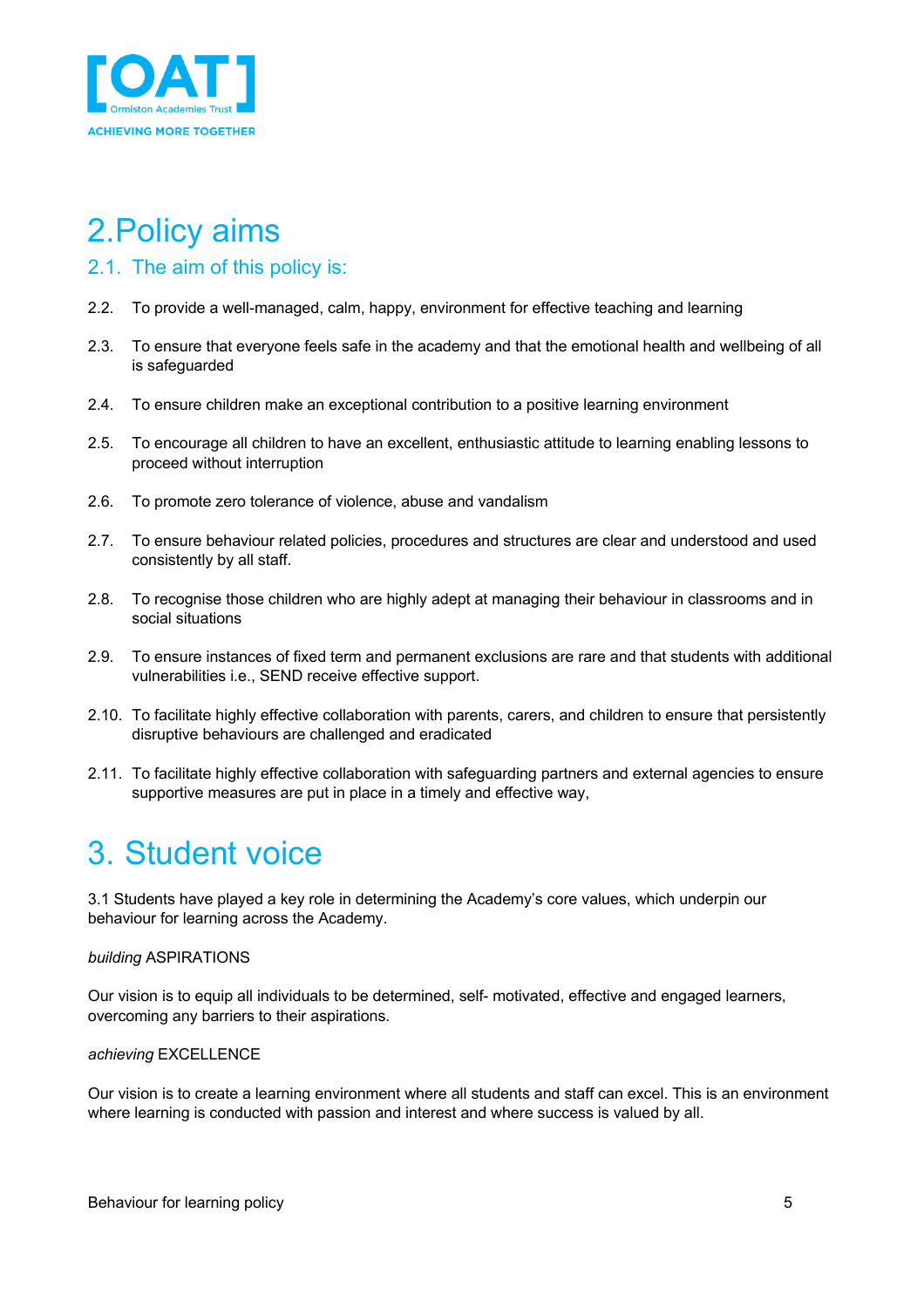

#### *Fostering* KINDNESS

Our vision is to ensure all members of our community feel the respect and kindness of their peers, celebrate diversity, strive for equality and have a voice which they use as a force for positive change.

All student behaviours should seek to ensure these values are adhered to.

# 4.Roles and responsibilities

#### 4.1. Trustees and governors

4.2. The trustees are responsible for monitoring the effectiveness of this behaviour for learning policy across the trust and for holding senior leaders to account for its implementation. The Governing body of each academy will receive regular reports on behaviour at its meetings and will hold the principal to account for its implementation in the academy

#### 4.3. Principal

- 4.4. The principal will:
	- 4.4.1.Work with the school community to secure outstanding behaviour, setting high expectations and leading by example.
	- 4.4.2.Ensure that this policy is effectively implemented and that all staff understand and adhere to it
	- 4.4.3.Monitor incidents of unacceptable behaviours, particularly those involving sexual harassment, sexual violence and protected characteristics- age, disability, gender reassignment, marriage and civil partnership, pregnancy and maternity, race, religion or belief and sex
	- 4.4.4.Report to a variety of audiences on standards of behaviour and the effectiveness of actions taken in response
	- 4.4.5.Ensure that unacceptable behaviour is dealt with effectively and promptly
	- 4.4.6.Keep the academy community updated with local and national changes in policy and guidance on matters of behaviour in schools
	- 4.4.7.Ensure there is an adequate level of supervision at all times
	- 4.4.8.Ensure the academy takes all reasonable measures to ensure the safety and physical and emotional wellbeing of all students and staff including all forms of bullying
	- 4.4.9.Ensure good behaviour is promoted within the academy curriculum and reminders of academy rules and expected standards of behaviour are up on walls in classrooms and situated around the academy.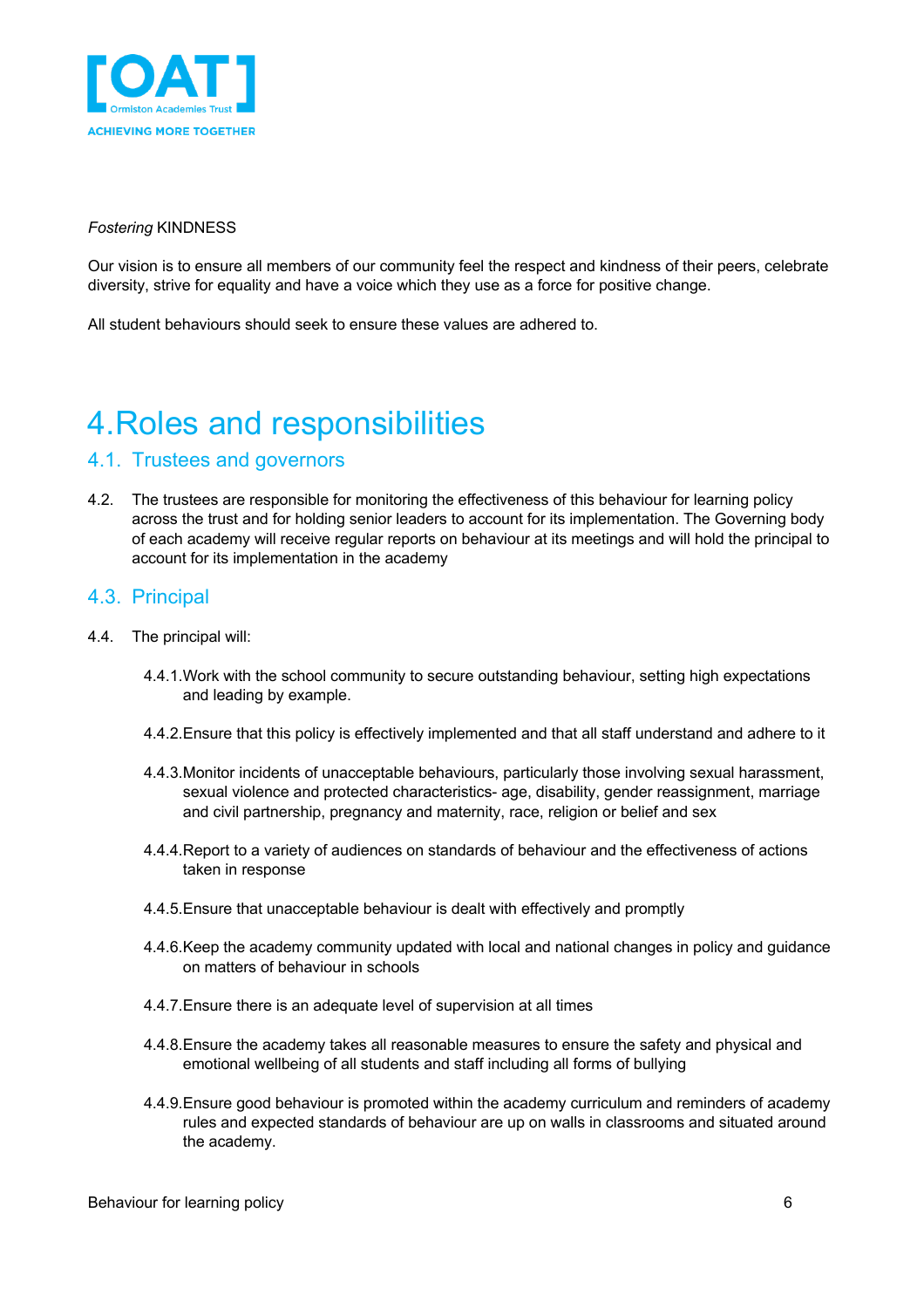

4.4.10. Ensure there is effective and regular communication with parents/carers about their child's behaviour

#### 4.5. All staff

- 4.6. It is the responsibility of all staff to act as emotionally intelligent, positive role models for the children with whom they work.
- 4.7. They should:
	- 4.7.1.Help ensure that all children, regardless of race, class, gender, sexuality or SEND have fair and consistent treatment which raises their self -esteem and promotes positive attitudes and behaviour.
	- 4.7.2.Maintain a positive and well-managed learning environment creating a calm, happy, safe climate for effective teaching and learning
	- 4.7.3.Intervene when they encounter poor behaviour and encourage children to reflect on their own behaviour.
	- 4.7.4.Set high standards and clear, consistent expectations so that practice becomes embedded in the learning environment
	- 4.7.5.Follow this policy behavior policy and procedures at all times
	- 4.7.6.Accurately record all behavioural events, both positive and negative, on the academy's management information system.
	- 4.7.7.Ensure that where behavioural concerns are possibly linked to safeguarding that this is recorded in the appropriate way on CPOMS
	- 4.7.8.Promptly raise any concerns regarding students' behaviour with the head of department, form tutor or, in the case of more serious concerns, the assistant Head of Year or Head of Year.
	- 4.7.9.Immediately contact the Head of Year when there has been a serious breach of the academy's code of conduct
	- 4.7.10. Support other members of staff with behavioural issues involving individual students or groups of students.
	- 4.7.11. Liaise with other members of staff and the senior leadership team (SLT) in order to implement effective behaviour management
	- 4.7.12. Consistently develop their understanding of behaviour development and relevant techniques as part of their CPD.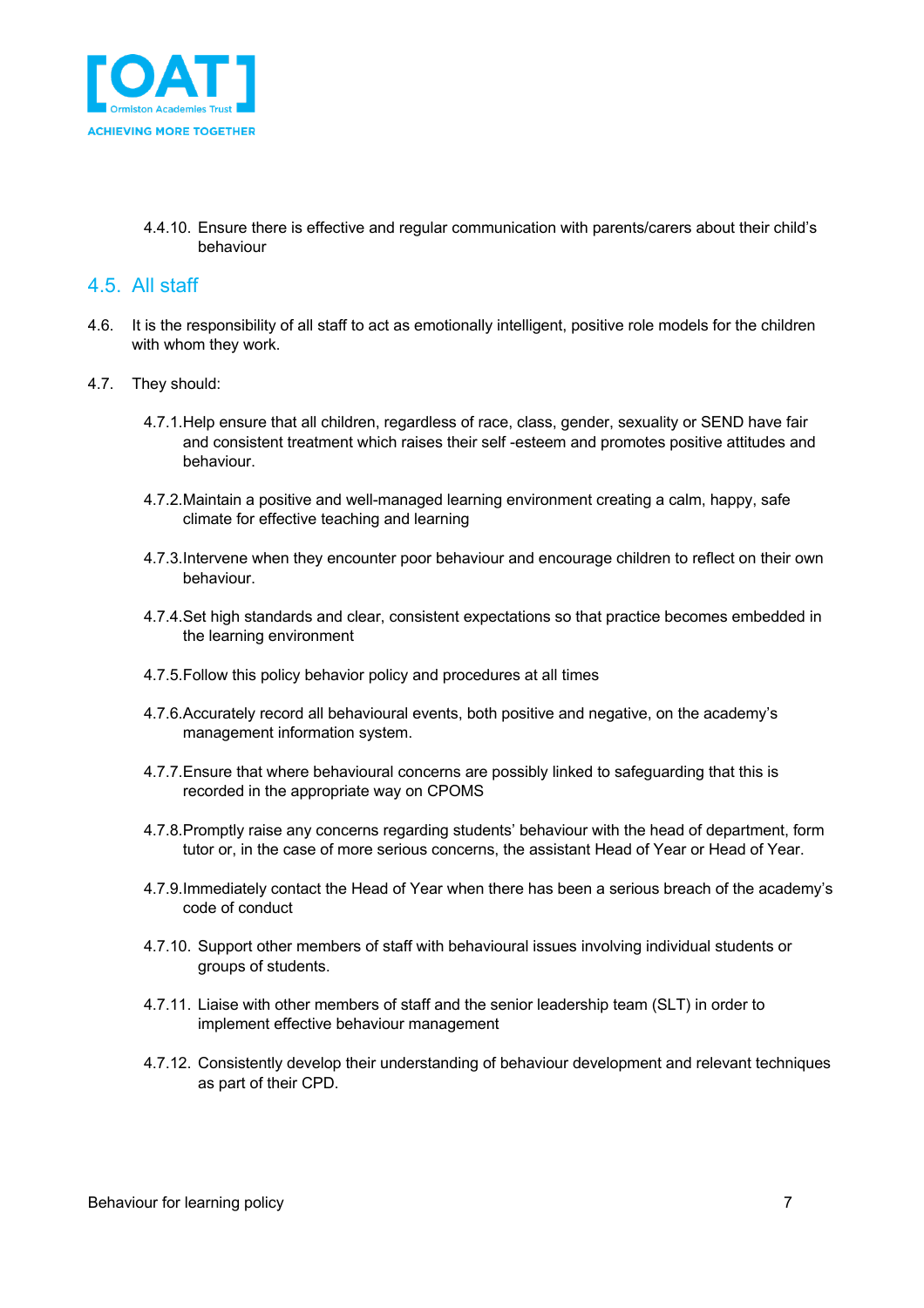

### 4.8. Classroom staff

#### 4.9. They should

- 4.9.1. undertake comprehensive planning to provide challenging, interesting and relevant lessons, which are appropriate to the age, ability and individual needs of children.
- 4.9.2. liaise with parents/carers regarding their child's behaviour where required

#### 4.10. Children

- 4.10.1. Children are expected to follow this policy
- 4.10.2. Children are ambassadors of our academy even when off academy premises. The academy expects all of its children to show respect to one another, to academy staff, and anyone else that they may meet both off- line and online.
- 4.10.3. Bringing intentional harm to other children or staff will not be tolerated
- 4.10.4. Children should, to the best of their abilities and effort:
	- Actively cooperate and support their peers and members of staff to create a positive, safe and productive learning environment for all
	- Be ready to learn by ensuring regular attendance, arriving at the academy and lessons on time and with the correct equipment.
	- § Correctly present themselves in Ormiston Endeavour Academy's uniform
	- Respect and value the environment and their surroundings.
	- Ensure that the health and safety of themselves, their peers and staff is considered at all times
	- Seek help from a trusted adult where they have concerns about their behaviour or the behaviour of others

#### 4.11. Parents

- 4.11.1. Parents play a vital role in ensuring that their children are responsible for their own behaviour in academy.
- 4.11.2. We ask that parents sign the home-academy agreement to indicate that they will respect and support the academy's behaviour policy and the authority of academy staff.
- 4.11.3. We encourage parents to communicate and work with the academy, particularly if they have a concern about their child's behaviour, welfare or learning, which includes:
	- informing the academy of any special educational needs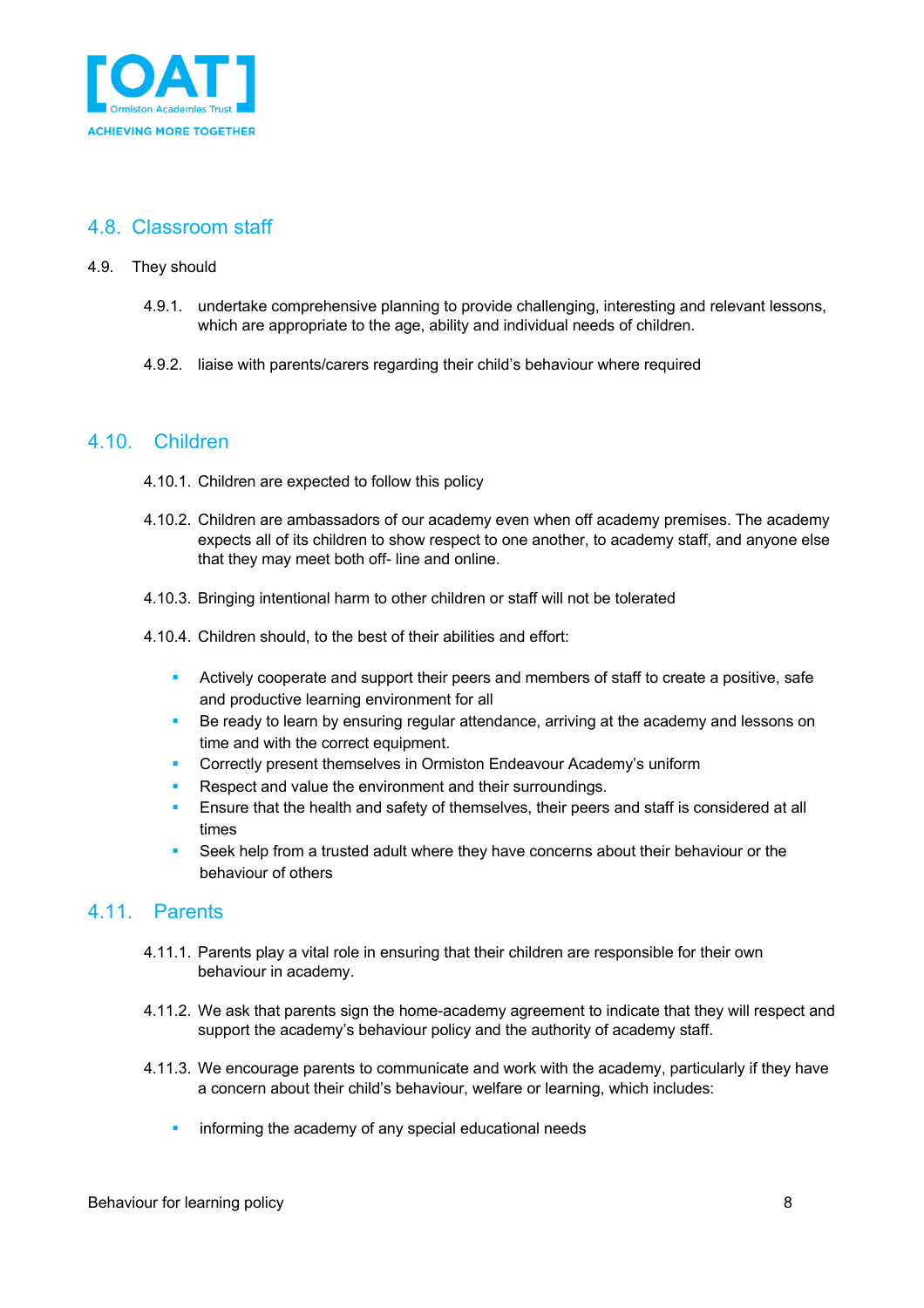

- vulnerabilities past or present
- § personal factors that may result in their child displaying unexpected behaviours.
- 4.11.4. We will do as much as is possible to support parents as and when they need it.
- 4.11.5. Parents are responsible for ensuring that their child is ready to learn by arriving at the academy on time, appropriately dressed, rested, nourished and equipped
- 4.11.6. We ask that parents be prepared to attend meetings at the academy with staff or the principal to discuss their child's behaviour and to engage and contribute to any plans put in place to support their child.
- 4.11.7. Parents must strive to attend any reintegration meetings with the academy
- 4.11.8. Parent must strive to support their child's independent learning.

## 5. Academy behavioural expectations

- 5.1. The following academy expectations apply at all times to all members of the academy community. They also apply when travelling to and from the academy.
	- Always be on time
	- Keep your appearance smart and tidy
	- Wear regulation academy uniform at all times to and from academy
	- Rude, derogatory, racist or defamatory language will not be tolerated
	- Be considerate of your peers and the extended community
	- Do not run through hallways and corridors
	- Do not shout out during lessons, or shout to one another in hallways, or when in public places
	- Be polite and respectful at all times
	- Respect and look after the academy premises and environment, both on the academy site and outside
	- Do not litter or not vandalise academy property in any way
	- Unauthorised absence from academy will not be tolerated
	- Health and safety equipment is only for use in emergency situations and should not be tampered with under any circumstances
	- Disobeying staff will not be tolerated
	- Under no circumstances will illegal or inappropriate items be brought into academy
	- Gambling is not allowed on academy property
- 5.2. The following items are not allowed in the academy under any circumstances:
- Alcohol and drugs
- Cigarettes, tobacco, matches, and lighters
- Fireworks
- Weapons of any kind
- Other harmful or illegal substances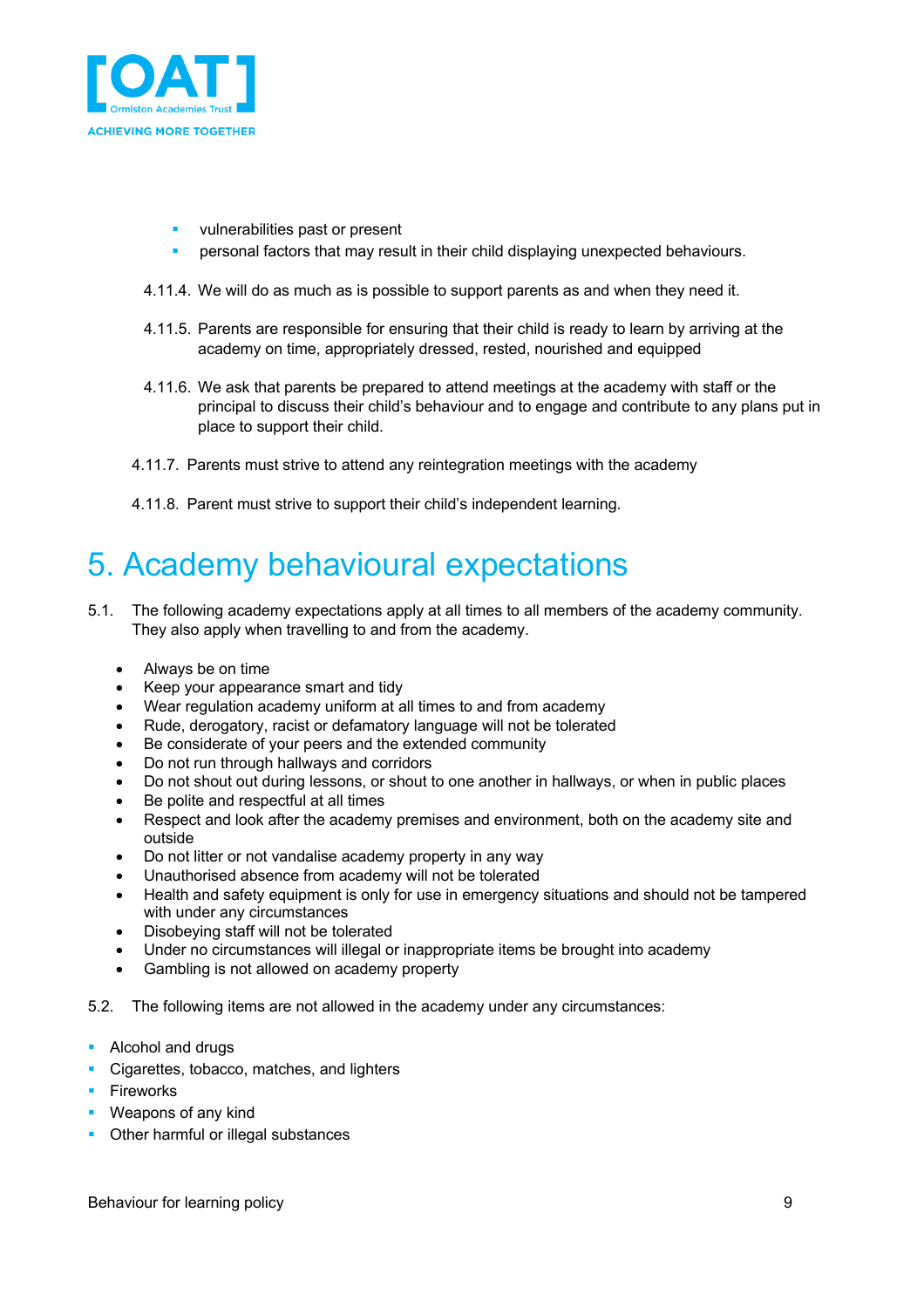

- § Material that is inappropriate or illegal for children to have; such as racist, radical / extremist or pornographic material
- Medicines or home remedies unless agreed to by the principal and which are included as part of a written medical/health care plan

### 6. Classroom behaviour expectations

- Dealing with behavioural problems is primarily the responsibility of teaching staff.
- Teaching staff will use seating plans and a range of de-escalation techniques to encourage good behaviour and create an effective learning environment.
- Praise will be used to set high expectations at the start of the lesson, in conjunction with nonverbal cues and private corrections in order to focus students on learning.
- Lessons will be structured and have a focussed framework, in order to allow students to understand what is being taught and how it links to what they already know.
- All staff members will support students' emotional wellbeing and welfare within the learning environment by encouraging students to develop effective social relationships.
- When a student acts in a disruptive manner or ignores instructions given by a staff member, the following steps will be taken:
- i. A reiteration of the expectations for behaviour; take up time for the student
- ii. A verbal warning; take up time for the student
- iii. A conversation outside the classroom either with the member of staff or a member of the support for learning team (B1)
- iv. Removal from the lesson to a suitable classroom (B2). This will result in an afterschool detention during which the member of staff will engage in a restorative conversation, Parents will be notified of the reason for removal.

# 7.Attendance

- 7.1. Please also see separate academy attendance policy
- 7.2. Regular attendance at the academy is required by law, and we take attendance very seriously
- 7.3. Irregular or low attendance is a safeguarding concern and may indicate that a child is at risk
- 7.4. Truancy and persistent lateness are also causes for concern and will result in investigation and consequences being applied
- 7.5. Parents or carers will be contacted to discuss possible reasons for attendance issues and any support systems that could help. More information can be found in the academy's attendance policy.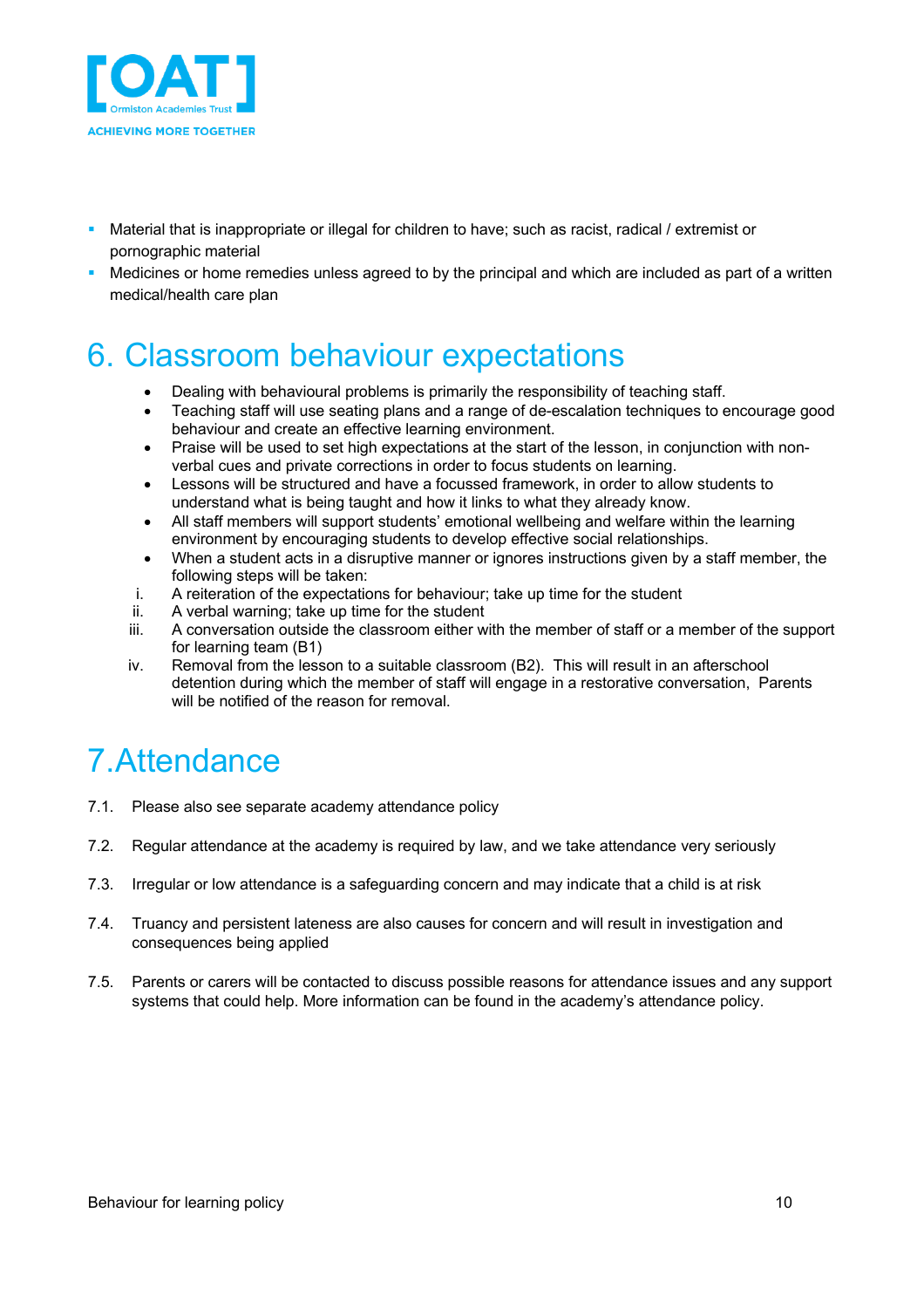

# 8.Unacceptable behaviour

- 8.1. The following behaviour is regarded as completely unacceptable and will result in disciplinary action and possibly exclusion from the academy on a fixed-term or permanent basis. For more information on exclusions, see our exclusion policy.
	- 8.1.1. Verbal abuse to staff, peers and others
	- 8.1.2. Bullying in any form, including offline, online inside or outside school premises (see the Anti-Bullying Policy)
	- 8.1.3. Sexual harassment and sexual violence
	- 8.1.4. Discriminatory behaviour
	- 8.1.5. Physical abuse / attack on staff, peers or others
	- 8.1.6. Serious actual or threatened violence against another student or a member of staff
	- 8.1.7. Indecent or lewd behaviour
	- 8.1.8. Damage to property/vandalism
	- 8.1.9. Misuse, possession or supplying illegal drugs or alcohol
	- 8.1.10. Misuse or possession of other substances
	- 8.1.11. Theft
	- 8.1.12. Carrying an offensive weapon
	- 8.1.13. Arson
	- 8.1.14. Persistent defiant behaviour
	- 8.1.15. Unacceptable behaviour which has previously been reported and for which academy sanctions and other interventions have not been successful in modifying the student's behaviour

### 9.Drugs, alcohol, tobacco and other harmful or illegal substances

9.1. The academy will not tolerate the use of drug, alcohol, tobacco, or other harmful or illegal substances of any sort on academy property or during off-site academy activities. Staff members have a professional duty to report incidents.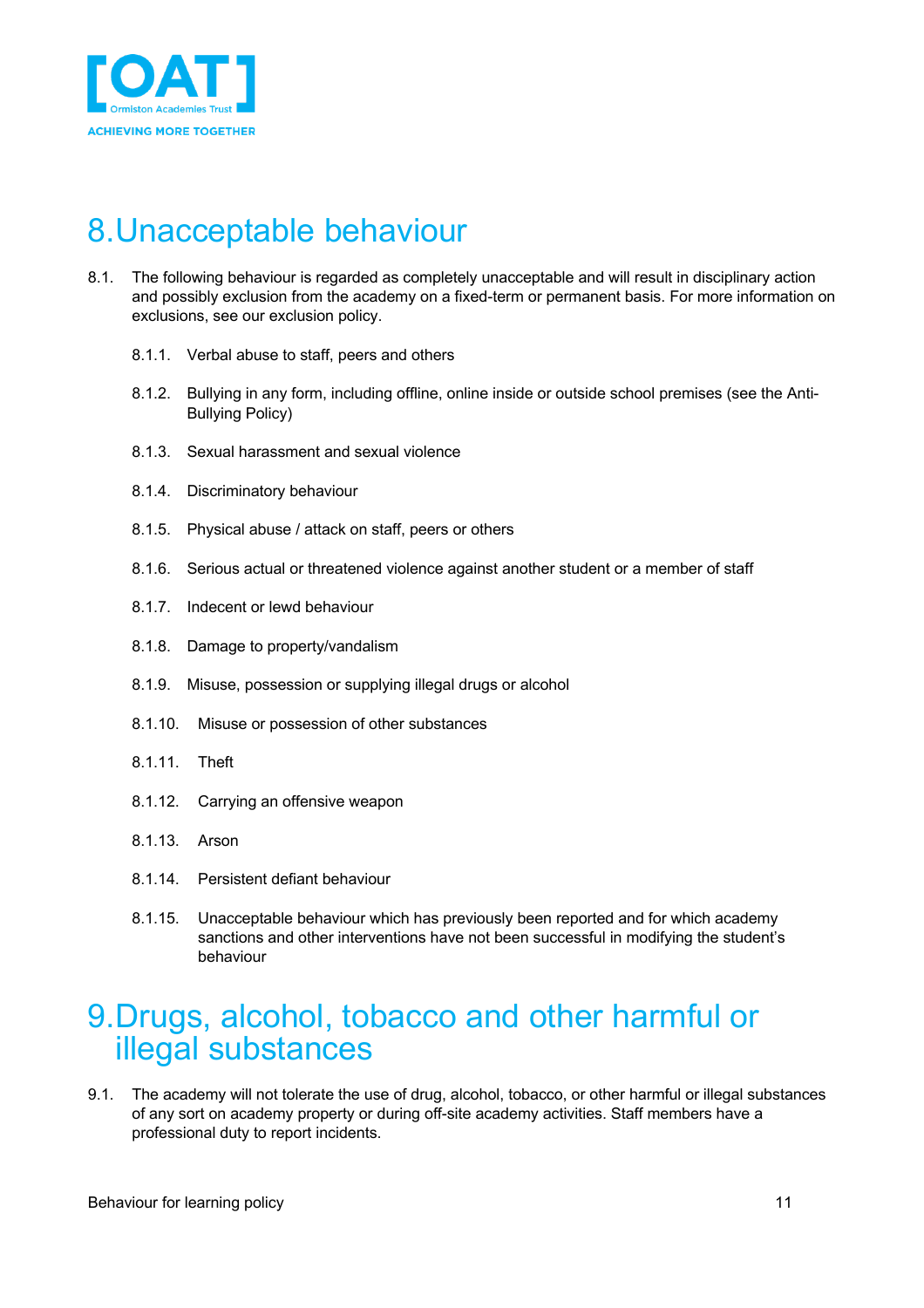

- 9.2. The academy will discipline any person found to be in possession of drugs, alcohol, tobacco or other harmful or illegal substances. This includes solvents.
- 9.3. In line with Government advice (*DfE and ACPO drug advice for schools Sept 2012*) exclusion is not always the automatic response to a drug incident, and permanent exclusion will only be used in serious cases.
- 9.4. Drug use can be a symptom of other problems or safeguarding concerns i.e., child criminal exploitation, child sexual exploitation, and the academy will involve or refer children to other services when needed.
- 9.5. Whilst there is no legal obligation to report the finding of any suspected illegal substance to the police, we will adhere to local guidance. If it is in the best interests of the child or the school community, the police will be called if an incident occurs.
- 9.6. In most cases the academy will attempt to use the academy's Police Liaison Officer rather than the police.
- 9.7. Only the principal or designated person (Vice Principal or Assistant Principal Support for Learning) may take the decision to contact the police and agree a shared approach. In making this decision all of the circumstances of the incident will be taken into account and will be actioned on a case-by-case basis. The designated safeguarding lead will automatically be informed.
- 9.8. If the police are called in to interview children, then the academy will do all in its power to inform parents prior to the interview taking place. A parent or responsible adult must be present with the police at the interview.
- 9.9. Any decision to request a police investigation will be informed by the findings of the internal initial investigation and will take account of the quantity and nature of the substance and whether it was held for personal use or to supply others, as well as a range of other factors. If supply is suspected the names of students will be passed to the police together with a full report detailing the incident and we will co-operate fully with the police investigation.

#### 9.10. Misuse of Medication

- 9.10.1. We are aware that it may be necessary for some children to take medication during the academy day (please see the Supporting Students with Medical Needs Policy).
- 9.10.2. Carrying or taking prescription or non-prescription drugs on academy premises without arrangement through a written health care plan is not allowed
- 9.10.3. Misuse of medication could have serious consequences, and any child found misusing medication will be subject to sanction

#### 9.11. Searching and screening

9.11.1. The principal and other staff authorised by the principal can search a student for any item if the student agrees, the ability to give consent may be influenced by the child's age or other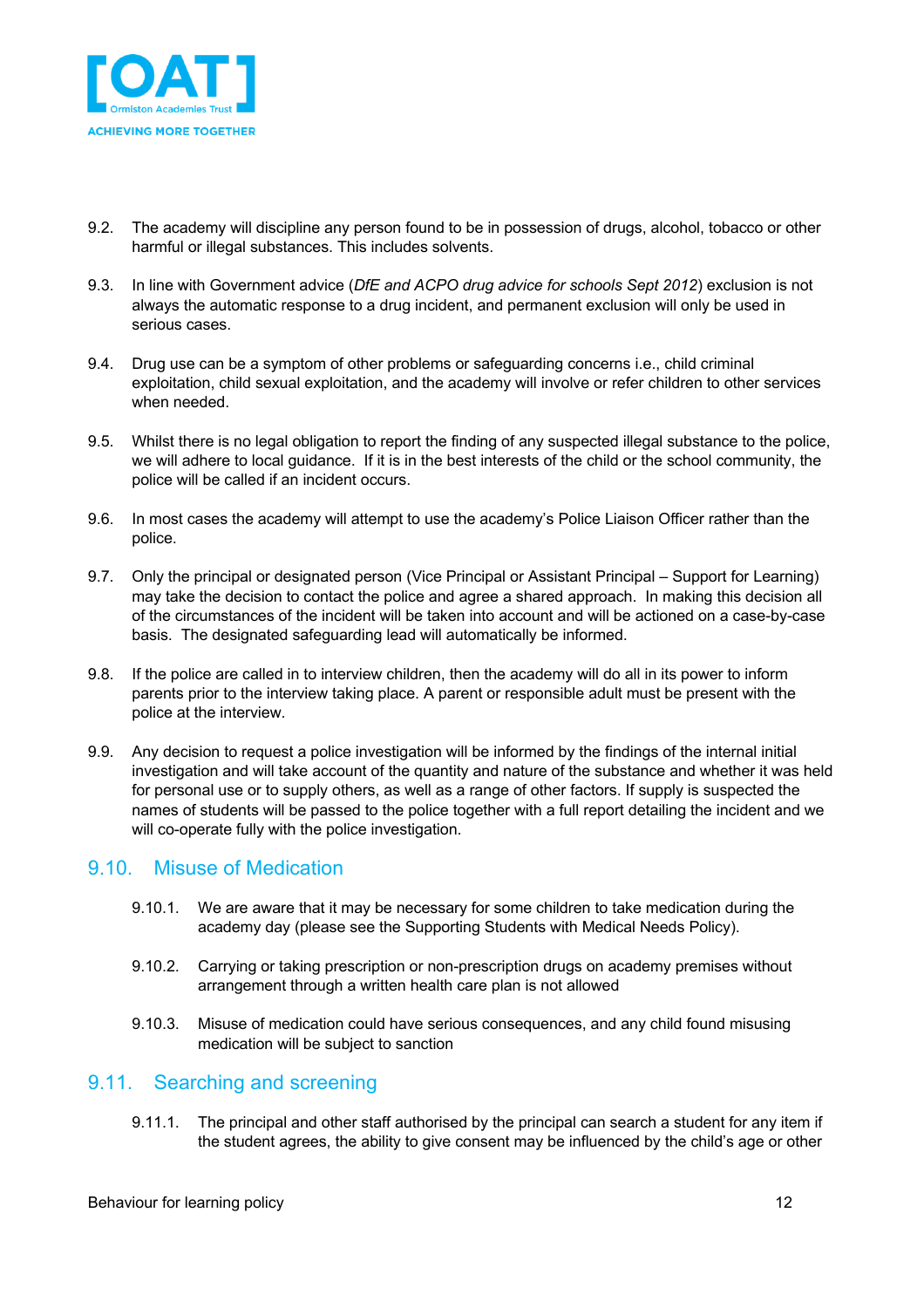

factors and a decision will be made at the time, on a case-by-case basis as to whether consent can be obtained.

- 9.11.2. Principals and other staff authorised by the principal have a statutory power to search students or their possessions, without consent, where they have reasonable grounds for suspecting that the student may have a prohibited item.
- 9.11.3. Prohibited items are:
- Knives or weapons
- Alcohol
- Illegal drugs
- Stolen items
- Tobacco and cigarette papers
- Fireworks
- Pornographic images
- Medicines that are not prescribed
- § Articles that have been or could be used to commit an offence or cause harm
- 9.11.4. The principal or authorised member of staff is also permitted to search for any article that the staff reasonably suspect has been, or is likely to be, used to commit an offence, cause personal injury or damage to property.
- 9.11.5. Where there is reasonable suspicion that a child or children are in possession of an unauthorised substance they will be asked to turn out their pockets and bags or open their locker.
- 9.11.6. Any search of the student themselves will be conducted by a same sex (or that which the student identifies with), member of staff with another same sex staff member as a witness unless there is a risk that serious harm will be caused to a person if the search is not done immediately, and where it is not practicable to summon another member of staff.
- 9.11.7. Staff members may require a pupil to remove outer clothing including hats, gloves, scarves, boots, and coats.
- 9.11.8. Designate staff members may use such force as is reasonable given the circumstances when conducting a search for prohibited items only.
- 9.11.9. Whenever a search is carried out the incident will be logged on CPOMS and will contain:
- the name of the person conducting the search
- name of the witness
- student name
- where the search took place
- time of the search
- if anything was found,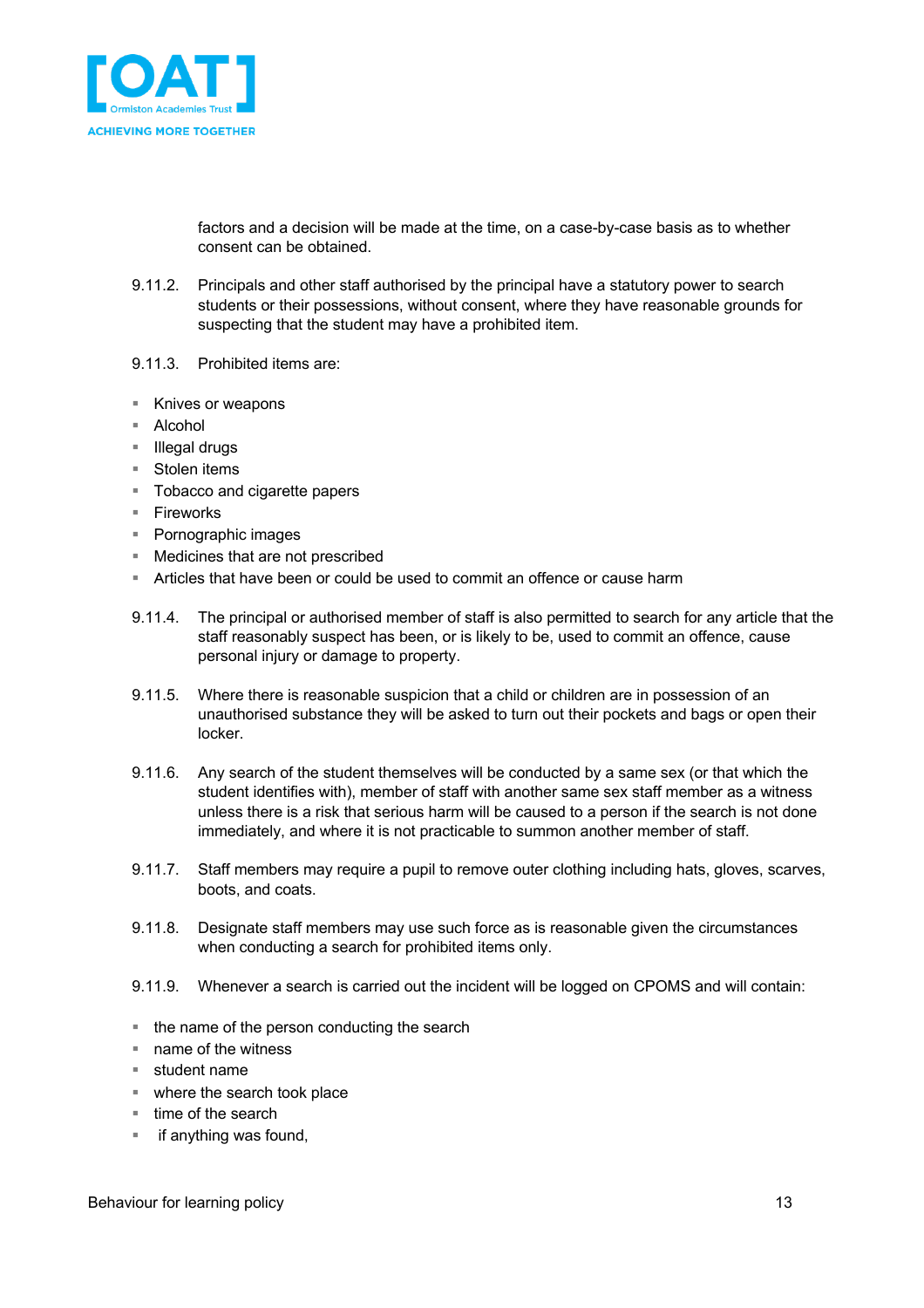

- what was found
- what the next steps were
- when the principal was informed (if not involved in the search)
- when parent/carer was informed and by whom
- 9.11.10. If a paper log has been kept it must be signed by both, timed and dated by the person conducting the search and the witness.
- 9.11.11. Searches, without consent, can only be carried out on school premises, or in a place where the authorised member of staff has lawful control or charge of the child for example on school trips – this power only applies in England

#### 9.12. Confiscation

- 9.12.1. As long as it is reasonable in the circumstances, academy staff are permitted by law to take temporary possession of any suspected illegal substance or prohibited item,
- 9.12.2. Staff can also seize any item found which they consider harmful or detrimental to academy discipline.

#### 9.13. Storage and disposal

- 9.13.1. For drugs or unknown substances, the substance will only be handled by an authorised staff member with health and safety training using appropriate handling procedures and safety equipment. It will be placed in a lockable, secure location and the police notified in order for them to collect it.
- 9.13.2. Alcohol and tobacco products will be confiscated and disposed of by the academy.

### 10. Use of reasonable force

(*DfE Use of Reasonable Force Advice for Headteachers, Staff and Governing bodies July 2013*)

- 10.1. Ormiston Endeavour Academy recognises that schools and other settings have a duty of care towards their children and staff. It is therefore necessary and appropriate to proactively plan for challenging behaviour to prevent injury or damage.
- 10.2. The use of reasonable force must always be a last response to challenging behaviour. De-escalation techniques that are appropriate to the child set within a positive approach to behaviour, must always be used in the first instance. However, it is acknowledged that there may be a very small number of circumstances where reasonable force may be required
- 10.3. Reasonable force will only be used to prevent children from hurting themselves or others, from damaging property or from causing disorder
- 10.4. Schools do not require parental consent to use reasonable force.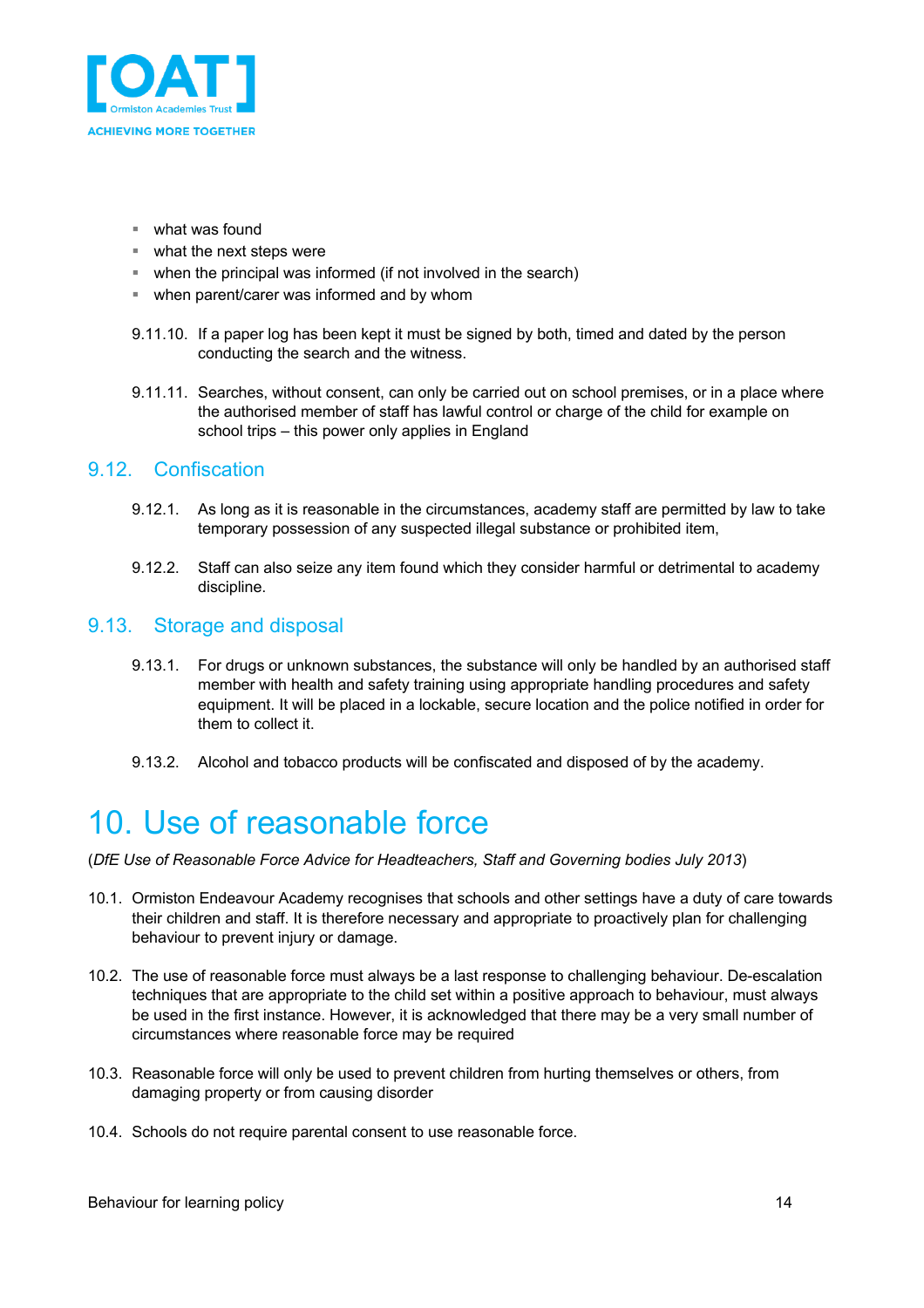

10.5. Reasonable force is – reasonable in the circumstances, meaning using no more force than is needed. Schools cannot use force as a punishment.

### 10.6. Positive handling plans

- 10.6.1. Where a child's behaviour could present a significant risk of injury to themselves, other people or property the academy will complete a risk assessment and determine if an individual child requires a positive handling plan to be put in place.
- 10.6.2. These plans should be developed in the child's best interests and agreed by staff, parents and the child concerned wherever possible. They will be reviewed at least termly or when the needs of the child change.
- 10.6.3. The plan should document situations that may provoke challenging behaviour and any successful preventative strategies. The plan should also document how physical intervention should be used appropriately.

### 10.7. Responding to emergencies

- 10.7.1. Even the best planning systems cannot cover every eventuality, the academy recognises that there are unforeseen or emergency situations to which staff will need to respond at pace.
- 10.8. Physical intervention should be:
- In the best interests of the child
- **Necessary, reasonable and proportionate**
- **•** Intended to reduce risk
- The least intrusive and restrictive of those options which are likely to be effective
- Staff must avoid touching or restraining a child in any way that could be interpreted as sexual or inappropriate conduct

#### 10.9. Recording, reporting and responding to incidents of positive handling/use of reasonable force

- 10.9.1. Any incident of positive handling/use of reasonable force must recorded on CPOMS using the Trust Positive Handling Record Form (see appendix of this policy) as soon as practicable and within 24 hours of an incident taking place by all those involved.
- 10.9.2. Parents/carers will be informed on the same day as the incident and invited into school to discuss the incident as soon as practicable.
- 10.9.3. The principal must inform their regional director/Director of Primary and SEND and the trust deputy safeguarding manager (behaviour and attendance) of all incidents of positive handling/use of reasonable force.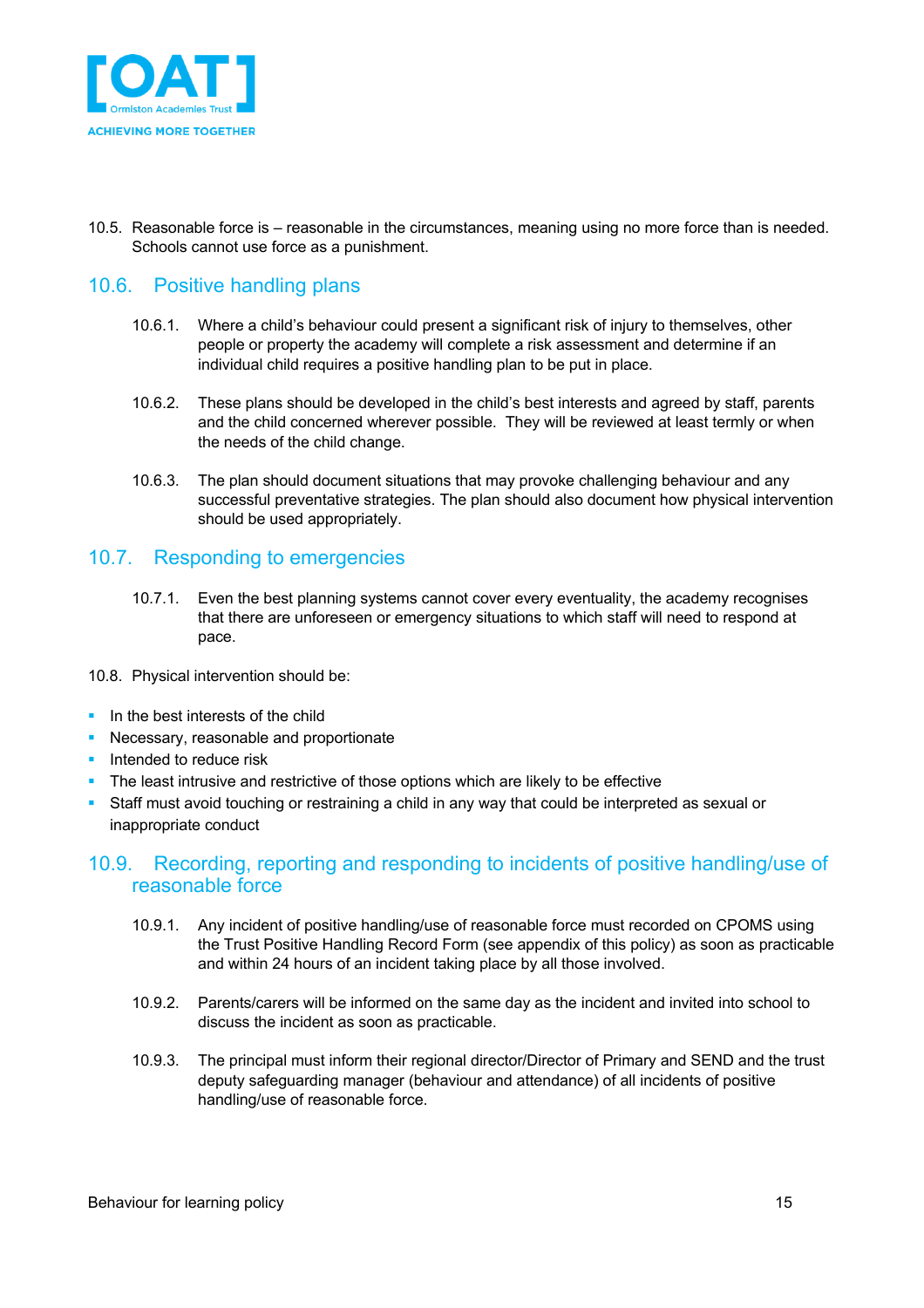

- 10.9.4. A review of the incident must be conducted by the principal and DSL with 5 working days and any positive handling plan put in place or updated as appropriate
- 10.9.5. Governors will be informed of the number of positive handling/use of reasonable force incidents at full governing body meetings
- 10.9.6. All staff working within a school or setting should be aware of their whistleblowing policy and how to use this to escalate concerns regarding the misuse of restraint as necessary.

#### 10.10. Support for children and staff following an incident

- 10.10.1. When a serious incident occurs, it can be upsetting for all involved and may result in injuries to children or staff.
- 10.10.2. Immediate action will be taken to provide first aid for any injuries or medical attention sought for more serious injuries.
- 10.10.3. Emotional support for children and staff must also be considered after the incident has occurred

#### 10.11. Training

- 10.11.1. Wherever possible positive handling/use of reasonable force will be carried out by trained staff who are competent in the use of a recognised behaviour management system (e.g., Team Tach)
- 10.11.2. However it is also recognised that individual members of staff have a statutory power to use reasonable force without this training.
- 10.11.3. All staff will be trained in de-escalation.

#### 10.12. Responding to incidents of sexual harassment, violence

- 10.12.1. The academy will follow guidance for responding to incidents of sexual violence and sexual harassment as laid out in *Keeping Children Safe in Education 2021* part 5 and *DfE Guidance Sexual Violence and Sexual Harassment between Children in Schools And Colleges Sept 2021* and the academy Child Protection and Safeguarding Policy)
- 10.12.2. Sexual violence and sexual harassment can occur between two children of any age and sex, from primary through to secondary stage and into colleges. It can occur through a group of children sexually assaulting or sexually harassing a single child or group of children.
- 10.12.3. Sexual violence and sexual harassment exist on a continuum and may overlap; they can occur online and face-to-face (both physically and verbally) and are never acceptable.
- 10.12.4. Sexual behaviour between children can be considered harmful if one of the children is much older, particularly if there is more than two years difference or if one of the children is prepubescent and the other is not. However a younger child can abuse an older child,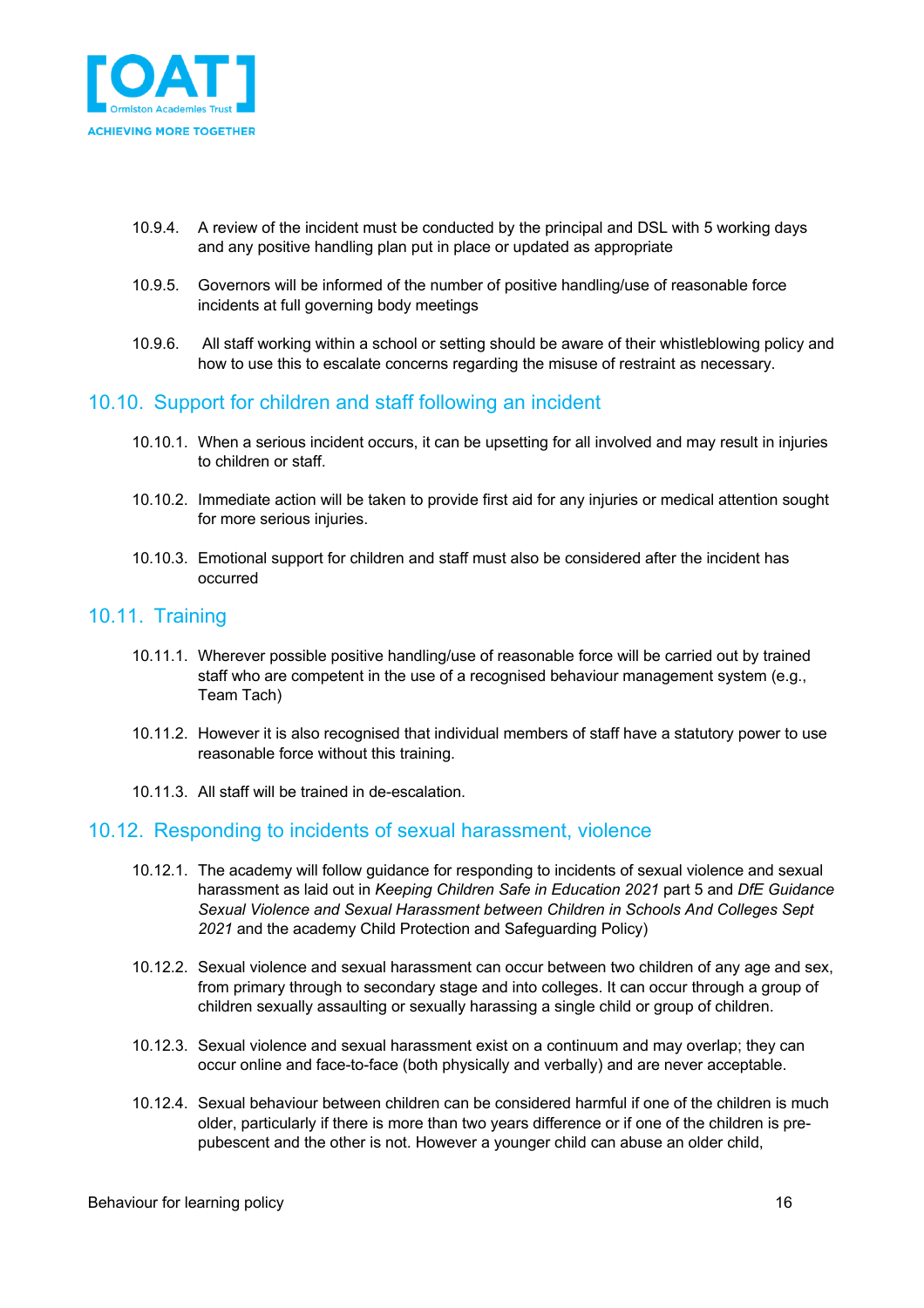

particularly if they have power over them for example if the older child is disabled or smaller in stature.

- 10.12.5. All staff at the academy will maintain an attitude of 'it could happen here' and never dismiss something as 'banter'
- 10.12.6. The following behaviours are not acceptable under any circumstances
- Rape
- Assault by penetration
- Sexual assault
- Causing someone to engage in sexual activity without consent
- Sexual comments such as telling sexual stories, making lewd comments, making remarks about clothes and appearance and calling someone sexualized names
- Sexualised 'jokes' or taunting
- § Deliberately brushing past someone, interfering with someone's clothes, displaying pictures, photos or drawings of a sexual nature
- § Online sexual harassment including consensual and non-consensual sharing of nudes or seminudes, images and/or videos (taking and sharing of nude photos of under 18s is a criminal offence)
- Sharing of unwanted explicit content
- Upskirting (also a criminal offence)
- § Unwanted sexual comments or messages including on social media
- Sexual exploitation, coercion or threats
- 10.12.7. Addressing inappropriate behaviour (even if it appears to be relatively innocuous) can be an important intervention that helps prevent problematic, abusive and/or violent behaviour in the future.
- 10.12.8. Any report of sexual violence or sexual harassment will be taken seriously, and all victims will be reassured that they are being taken seriously and that they will be supported and kept safe.
- 10.12.9. A victim will never be given the impression that they are creating a problem by reporting sexual violence or sexual harassment. A victim will never be made to feel ashamed for making a report
- 10.12.10.Staff will be aware it is more likely that girls will be the victims of sexual violence and sexual harassment and more likely it will be perpetrated by boys.
- 10.12.11.All incidents of sexual harassment, abuse or violence are taken very seriously by the academy and details of how the academy will respond are outlined in the Child Protection and Safeguarding Policy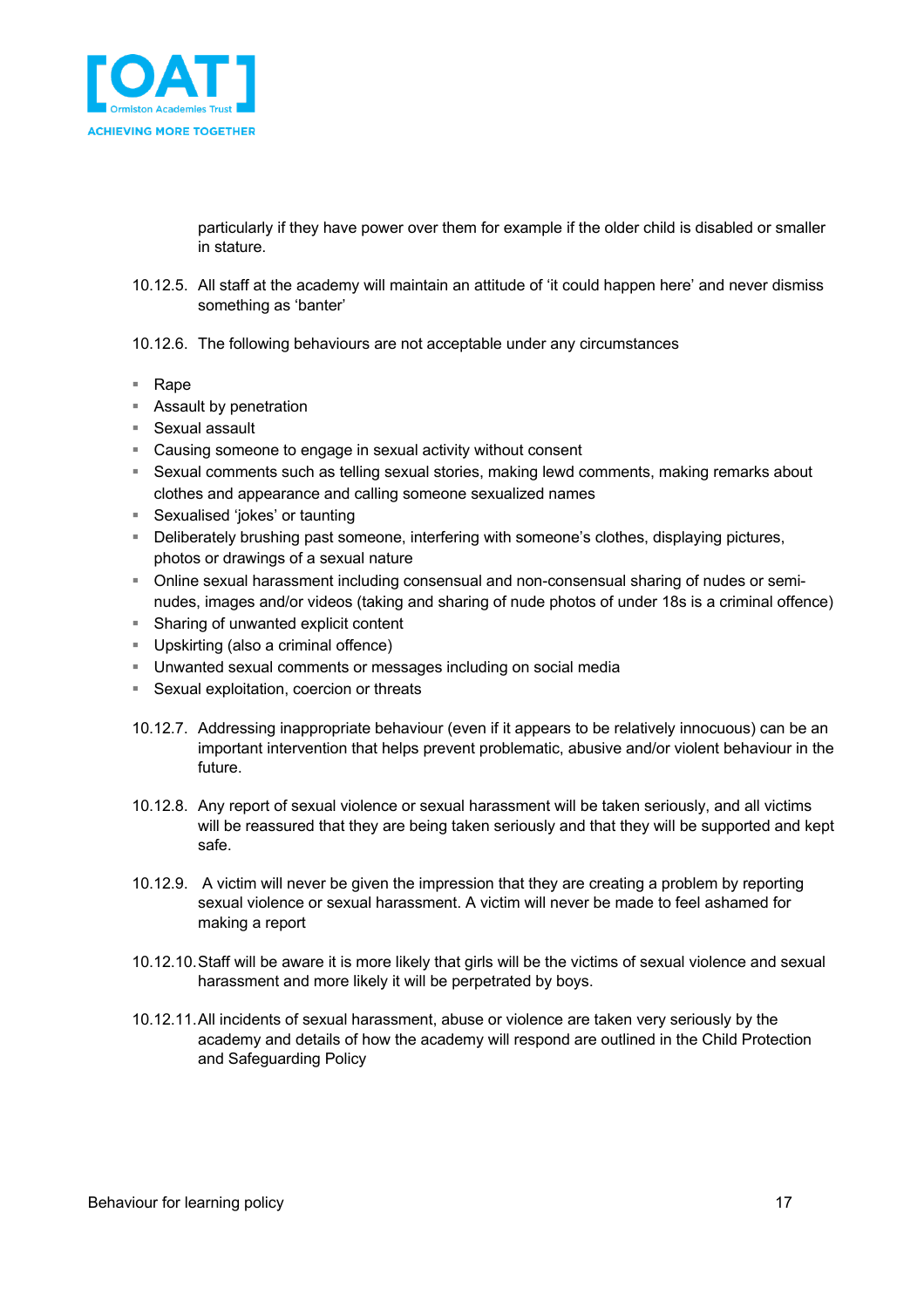

# 11. Disciplinary sanctions

11.1. The academy operates using the following disciplinary measures:

| Sanction                                | <b>Examples of Use</b>                                                                                                                                                                                                                                                               |
|-----------------------------------------|--------------------------------------------------------------------------------------------------------------------------------------------------------------------------------------------------------------------------------------------------------------------------------------|
| Lunchtime Detention                     | Lateness to the Academy<br>Poor behaviour during social times<br>Smoking or having smoking paraphernalia on site<br>Failure to attend afterschool detention (the afterschool is alo rescheduled)                                                                                     |
| <b>Afterschool Detention</b>            | Removal from lesson<br>Inappropriate behaviour towards another student<br>Failure to complete homework (supervised by teacher)                                                                                                                                                       |
| Internal Exclusion Room<br>(IER) / Base | Return from fixed term exclusion (where appropriate)<br>Consistent poor behaviour throughout an Academy day<br>Persistent refusal to attend detentions<br>Significant breaches of expectations with regard to other members of the Academy community<br>Refusal to comply with staff |
| <b>Fixed Term Exclusion</b>             | Serious failure to follow instructions / refusal to comply<br>Physical assaults<br>Failure to comply with other sanctions<br>Serious bullying incidents                                                                                                                              |
| <b>Permanent Exclusion</b>              | Extremely serious incidents involving threats to the health, safety and wellbeing of members of<br>the academy.<br>Persistent refusal to follow academy procedures and policy                                                                                                        |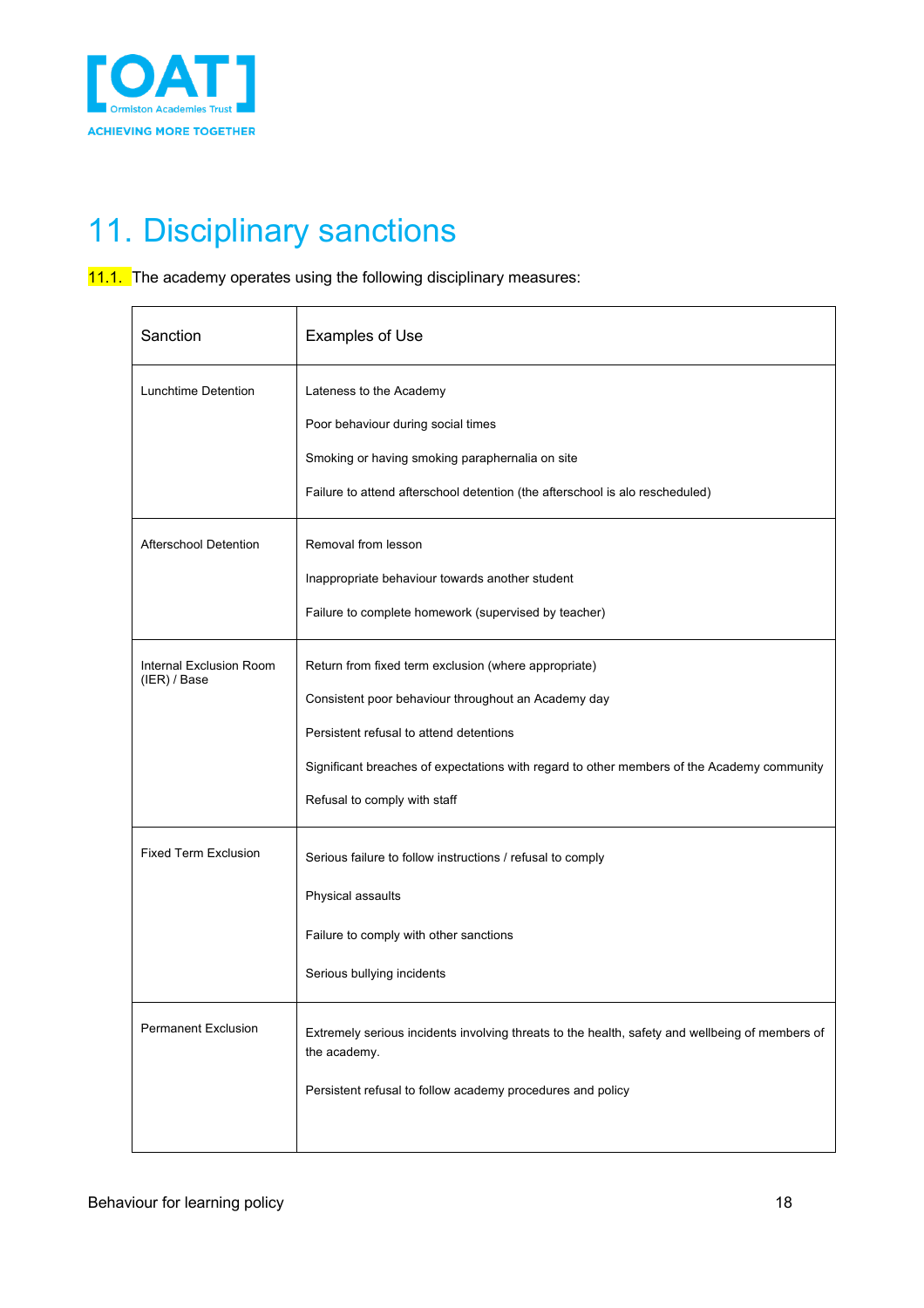

# 12. Unacceptable behaviour outside the academy

- 12.1. Community partnership and cohesion is extremely important at Ormiston Endeavour Academy. We expect students to take responsibility for their actions outside of the academy; we also have a legal right to discipline students for misbehaving outside of the academy premises under Section 89(5) of the *Education and Inspections Act 2006.*
- 12.2. All unacceptable behaviour occurring anywhere outside the academy, which have been witnessed by a staff member or reported to the academy, will be addressed using the academy's sanctions and consequences procedures
- 12.3. This will include any unacceptable behaviour when a student:
- Is taking part in any activity organised by the academy
- **•** Is travelling to or from the academy
- Is wearing academy uniform
- Is in some other way identifiable as a student at the academy
- Poses a threat to another student or member of the public
- Could adversely affect the reputation of the academy

### 13. Reasonable adjustments

- 13.1. In line with the Equalities Act 2010 and Ormiston Academy Trust's SEND policy, the academy understands its duty to ensure that reasonable adjustments have been made for children with SEND in the application of this policy.
- 13.2. When considering the behaviour of pupils with SEND, the academy will apply this Behaviour for Learning policy in a flexible manner, taking into account any reasonable adjustments which may be needed for pupils with SEND so that they are not disadvantaged by this policy.
- 13.3. Further advice and guidance on what constitutes reasonable adjustments in particular circumstances can be sought from the Director of Primary and SEND or SEND Lead Practitioners.

### 14. Rewards policy

14.1. The academy believes that it is important to encourage positive behaviours throughout the academy by recognising, celebrating and rewarding children who strive to achieve self- improvement in this area.

All students exhibiting the correct and appropriate learning behaviours receive a reward point (L1). Additionally, and in accordance with our values, students can be awarded;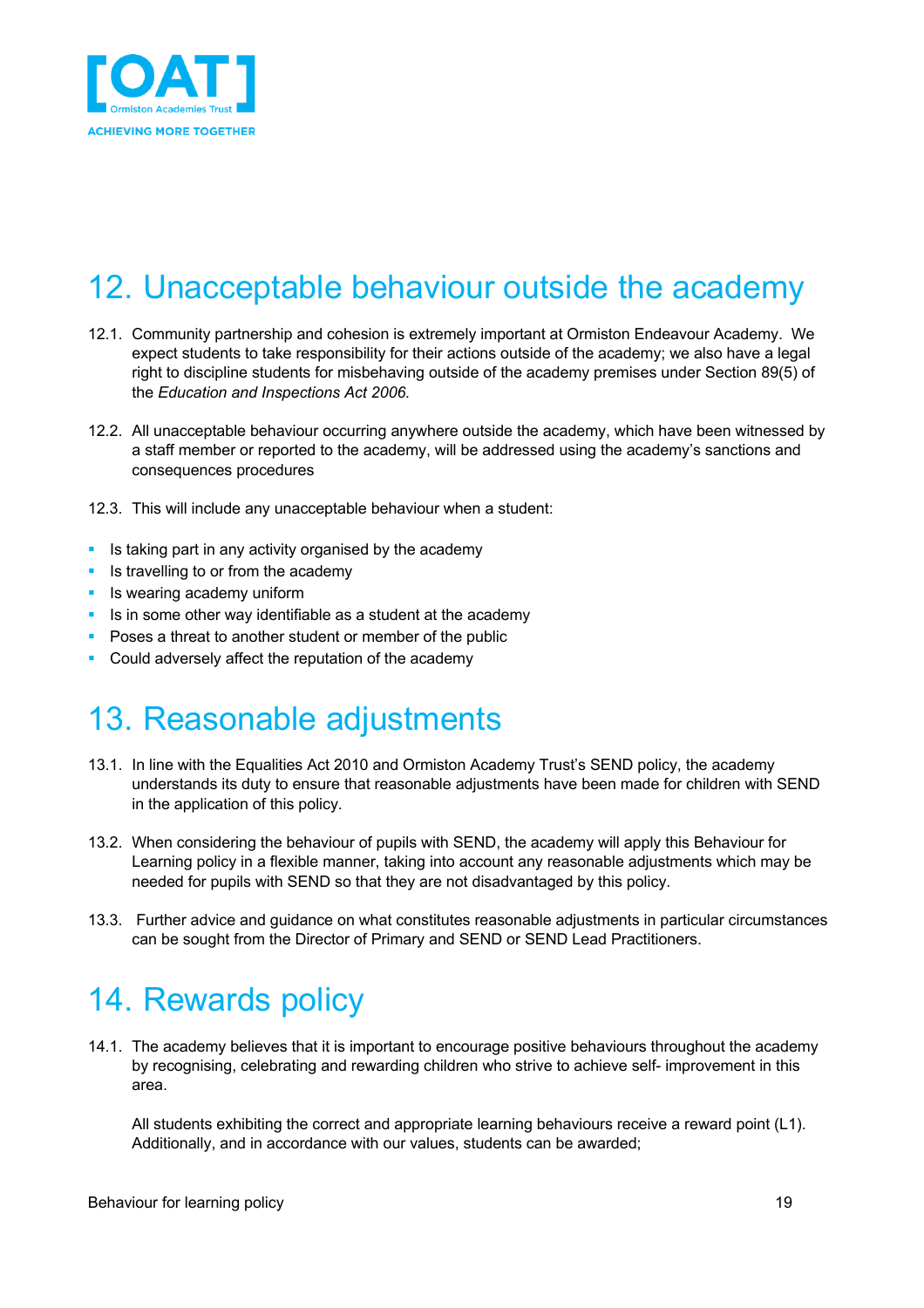

- A1 Aspirtation Point for outstanding effort
- E1 Excellence Point for producing outstanding work

K1 – Kindness Point – for displaying outstanding kindness to other members of the Academy community.

P1 – Principal Point – staff can recommend a student who has done something exceptional to the Principal and these students will receive points and a phone call home from the Principal

Student points are used to provide rewards (trips, lunch with the Principal).

- Ormiston Endeavour Academy recognises that children should be rewarded for displaying positive behaviours
- § Praise will be used to help raise student achievement and will be given for progress, not simply for highquality work and behaviour
- **Positive behaviour will be promoted and reinforced by the academy's clear reward system.**

#### 14.2. Praise will:

- Be given in relation to a specific task or action.
- **•** Be earned, ensuring that the recipient is clear about what they are being praised for.
- Reinforce name of academy's core values and ethos.
- Not be in a manner which is selective, exclusive or causes the recipient embarrassment.
- Be used to motivate students and help them to feel valued.
- Be used to reinforce expected behaviours

### 15. Complaints

- 15.1. All complaints are dealt with under the OAT Complaints Policy.
- 15.2. Complaints should be made in writing and will follow the OAT complaint procedures and set timescales. The handling of complaints may be delegated to an appropriate person.
- 15.3. The outcome of the complaint will be communicated in writing.

## 16. Monitoring and review

- 16.1. This policy will be reviewed annually or in the following circumstances:
- Changes in legislation and / or government guidance
- As a result of any other significant change or event
- **•** In the event that the policy is determined not to be effective